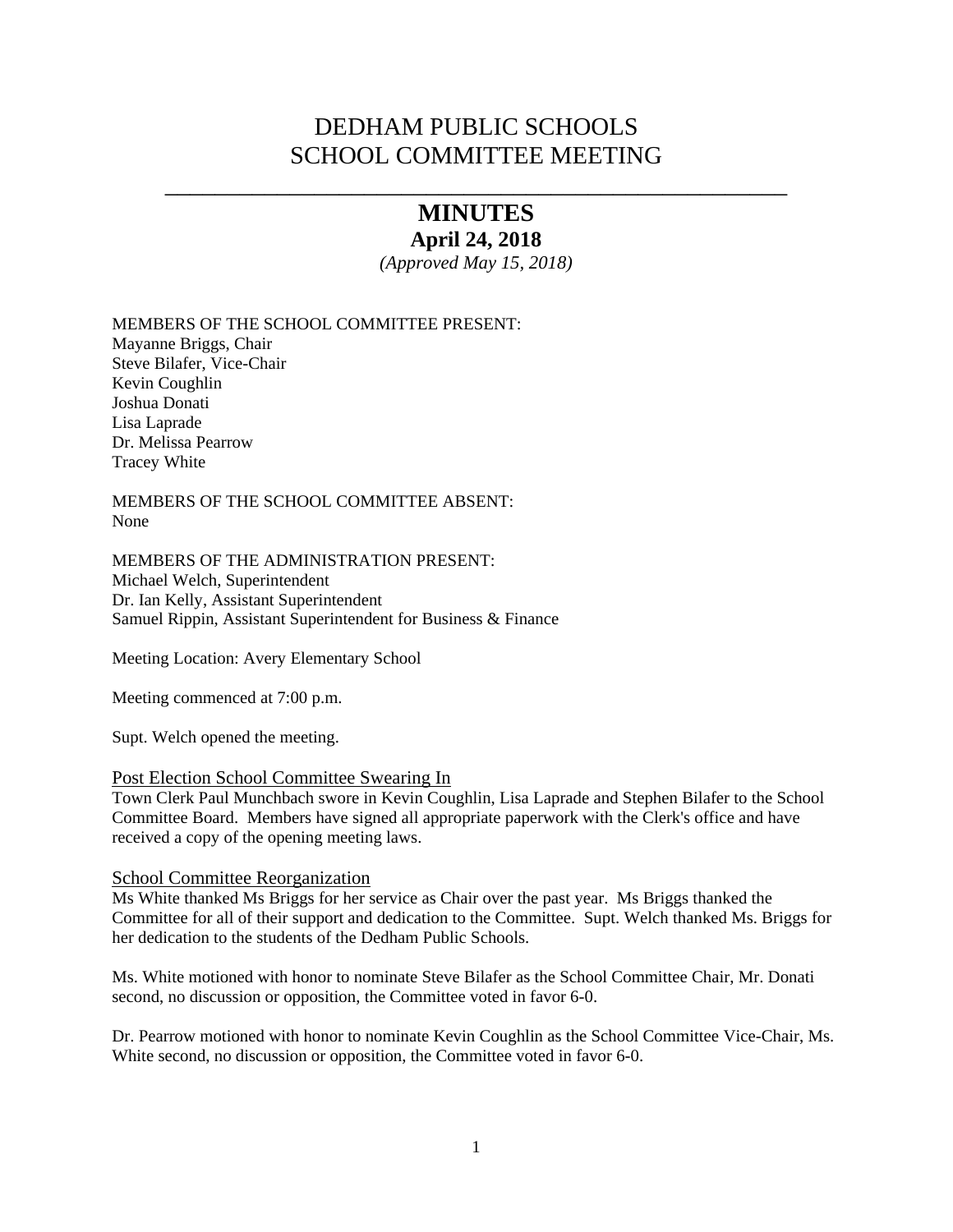## **Student Update**

Senior Evan Landry and Junior Abigail Jiminian updated the Committee on happenings and events occurring throughout the Dedham Public Schools.

# **Superintendent's Update**

James Forrest has been named the permanent principal of Dedham High School and Kimberly Taylor has been named the new principal at Dedham's Early Childhood Education Center. Ms. Taylor will be starting her new position on July 1, 2018. She will attend next week's May 1 School Committee meeting for a more formal introduction to the Committee.

In early April, Supt. Welch was notified by Assistant Town Manager Nancy Baker that the Town had been a bit behind in its completion of Annual Town Reports. All town department heads were asked to complete the past three years of reports by Friday, April 6. On April 3, Supt. Welch met with Nancy Baker, Chair Mayanne Briggs and Sam Rippin to discuss the requirements. Supt. Welch then reached out to former Assistant Superintendent for Curriculum & Instruction, Dr. Cynthia Kelley for help. Dr. Kelly reviewed the 30-Day Superintendent Updates and regular School Committee reports, and compiled the reports for all four years. Copies of the reports were shared with the Committee.

On April 23, Supt. Welch held a second meeting regarding the philosophy and participation in the Middle School athletics program. Participating were Principals Karen Hillman and Jim Forrest, Athletic Director Steve Traister and Parks & Recreation Assistant Director Deb Anderson. Committee Members Steve Bilafer and Chair Mayanne Briggs also attended. Supt. Welch anticipates the distribution of a survey to solicit interest from students and parents during the week of May 7.

On April 12, Supt. Welch held the monthly Dedham Youth Services Network meeting. In attendance were representatives from the Dedham Public Library, Parks and Recreation, St. Mary's Life Teen, Dedham Community House, the YMCA, Department of Children & Families, DPS Counseling Services, and the Dedham Youth Commission. The group continues to explore ways to share and coordinate resources for the children of Dedham.

On Tuesday, April 17 the concrete floor pad in the kindergarten wing of the new ECEC was completed. Next week should see the pouring of the pre-school wing floor, followed by the floor in the cafeteria/lobby/playroom. This is a significant accomplishment and the project continues to be on time and on budget despite the significant challenges posed by the recent inclement weather.

Ms. Laprade inquired into the Panorama survey that went out before vacation. Dr. Kelly stated that he has received over 200 responses and has asked principals to continue urging families to complete the survey.

Mr. Donati inquired if the survey is available in other languages. Dr. Kelly believes there is a translation button on the survey page, but will double check.

Mr. Bilafer thanked Dr. Cindy Kelly for her work on the Town Reports and asked that they be posted to the website. He also encouraged parents to take the Panorama survey.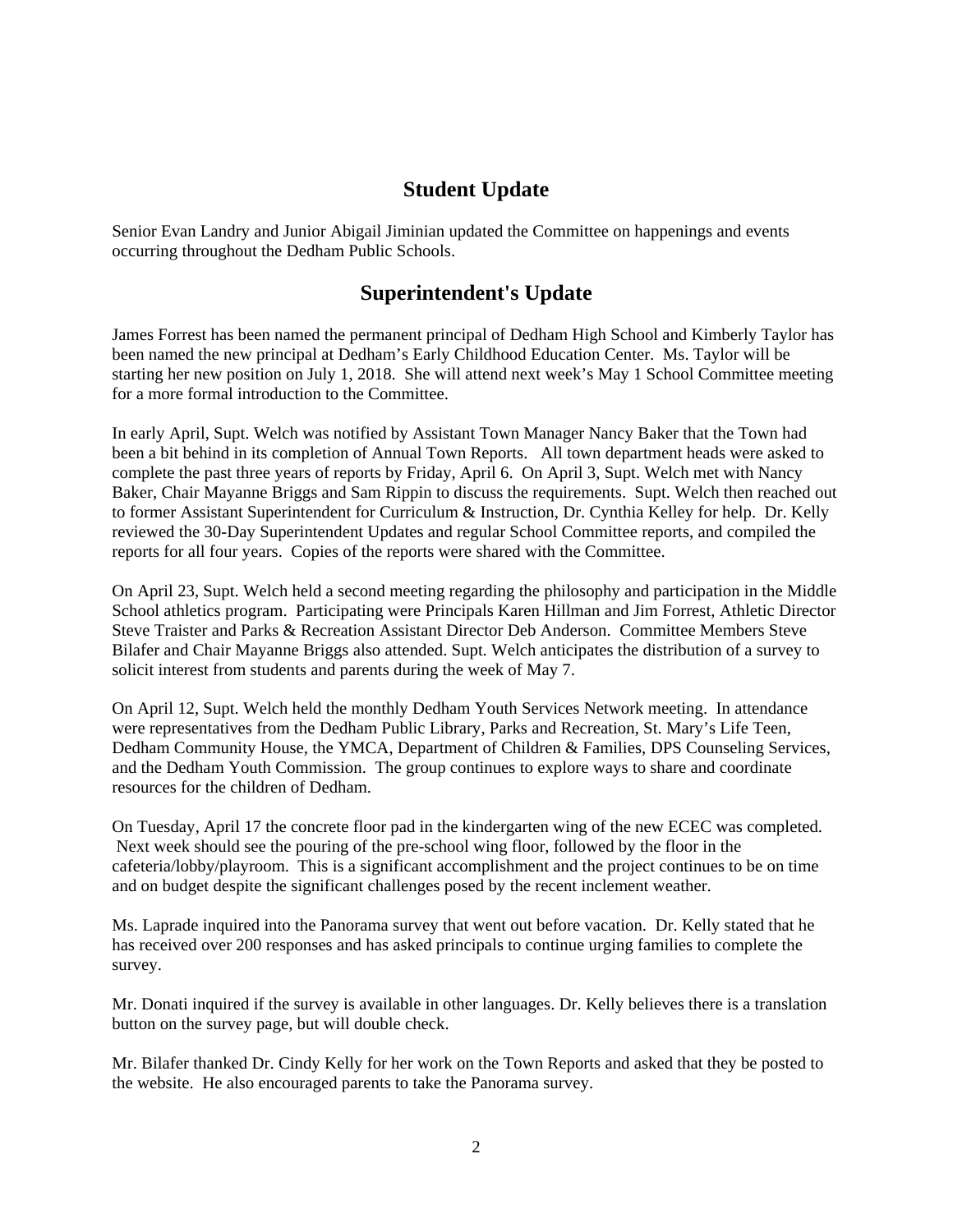# **Reports**

Technology Report by Technology Director Dr. Don Langenhorst The presentation will be available on the district website.

Dr. Langenhorst introduced the Technology Team. In attendance this evening were Technology Integrator Judy Foley, Database Specialist Mike Dewar, and Network Systems Administrator Mike Yang.

The report included the three year technology plan (FY17-FY19), technology updates and improvements in the Dedham Public Schools, improvements to the website, student data privacy, unified protection management (firewall protection), implementation of the PowerSchool Special Education system, interactive professional development, blended and digital learning, internet access in Dedham homes, 1:1 device initiative, the new high speed fiber network, and key technology trends and challenges in K - 12 education.

Dr. Langenhorst made special mention of his team who stayed late on the half-day before December break to get a group of students access to the internet so they would be able to utilize their Chromebooks over vacation.

Questions and comments from the Committee followed.

Ms. Laprade inquired as to whether all the desk tops were going away. Dr. Langenhorst explained the majority have been removed. Ms. Laprade asked if all staff were going to be issued Chromebooks. Dr. Langenhorst stated that all teachers and paraprofessionals at the secondary level have them. They are also available to paraprofessionals at the elementary schools and the ECEC.

Mr. Donati complimented Dr. Langenhorst on his work and noted we should be promoting these accomplishments throughout the community.

Dr. Pearrow inquired into robotics and virtual reality classes. Dr. Langenhorst stated that there are a couple of robotics classes at the High School as well as 3D Printing and Coding classes at both the High School and Middle School levels. He is also hoping to add emerging technology classes and is currently looking into augmented reality.

Ms. Briggs expressed the importance of artificial intelligence and virtual technologies in regard to Special Education. Dr. Langenhorst explained how he works closely with the Special Education Department as well as the March of Dimes. Ms. Briggs asked if there were anything the Technology Department needed from the Board. Dr. Langenhorst explained that the department was well coordinated, but just needed time to let some of this technology be absorbed.

Ms. White asked if there was an opportunity to conduct parent classes so parents can keep up with the technology their students are using. Dr. Langenhorst stated it is something he has begun to consider.

Mr. Coughlin made note of the Fiber Ring, thanking The Finance Committee and the Town of Dedham for their support in this venture. Dr. Langenhorst agreed that the Town Boards are very supportive to the students in Dedham.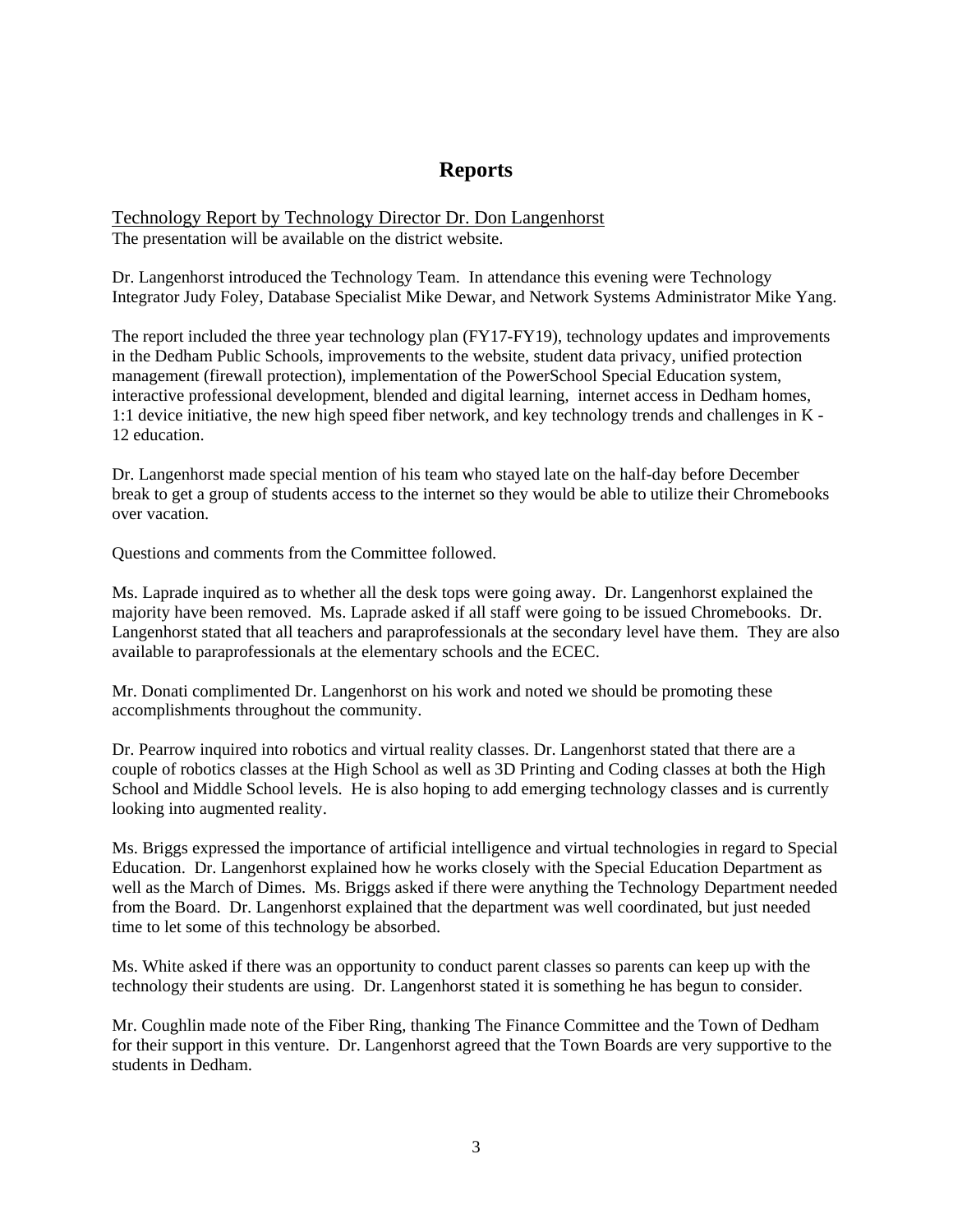Mr. Bilafer also thanked the community and town committees for helping to provide the resources for technology improvements. He also thanked Dr. Langenhorst for utilizing funds to the best of his ability.

Supt. Welch feels that Dedham is one of the top districts in the area of Technology. Supt. Welch thanked the entire Technology Department for its efforts in supporting student learning. He noted the new ECEC will be on the cutting edge of technology. He would like to see more students enrolling in top tier computer classes. He also mentioned that next year all students will be required to take the MCAS on computers and, thanks to Dedham's advancement in Technology, the district is well prepared in this area.

### FY18 Quarterly Budget Update by Asst. Supt. for Finance Sam Rippin

Mr. Rippin presented the budget report as of March 31, 2018. Mr. Rippin reviewed pay cycles, salaries, non-personnel spending, and facilities projects and their impact on the budget. He discussed out of district tuition and the transfer of circuit breaker funds causing an increase to the system wide remaining balance. He also explained how the Governor has approved a supplemental appropriation to Districts for students who have been displaced from Puerto Rico. The reimbursement to Dedham was \$17,632. Mr. Rippin reviewed the calculation of the formula used to determine this amount. Dedham is expecting to receive a second reimbursement payment which may be higher. However, the additional funds being spent on ELL teachers as well as a liaison for the Oakdale community will exceed the reimbursement. Mr. Rippin concluded his presentation by stating he expects to finish the fiscal year with a balanced budget.

Dr. Pearrow inquired into when the second appropriation installment could be expected. Mr. Rippin stated the end of the fiscal year.

Supt. Welch explained that the reimbursement will not cover the expenses of the required ELL instruction time. These funds will have to come out of the operating budget.

Ms. White asked if plans had been made for ELL expenses next year. Mr. Rippin stated there may be an additional appropriation from the State in FY19. He also explained how Chapter 70 aid is calculated as of October 1 and not received until the following year.

Supt. Welch stated additional ELL teaching time as well as an ELL audit has been added to the FY19 budget.

Mr. Bilafer thanked Mr. Rippin for his stewardship of school finance.

### **Old/New Business**

### Update on Finance Committee Meeting from April 23, 2018

Mr. Bilafer stated the Finance Committee had met the previous evening where there was a discussion around the repurposing of the rail trail. In particular, there is a proposed warrant article, Article 19, being written and put forth at the Spring Town Meeting which includes a traffic study of the congested school campus. Selectman Mike Butler and Selectman Brenan Keogh were in attendance this evening to discuss the proposed Article.

Mr. Butler explained there are three parts to the motion. Part 1 discusses the hiring of a collaborator, Part 2 is a circulation/traffic study, and Part 3 is a requirement of the Board of Selectman. The Board of Selectman limited its voting to Parts 1 and 3, deferring to the School Committee to vote on the language of the traffic study.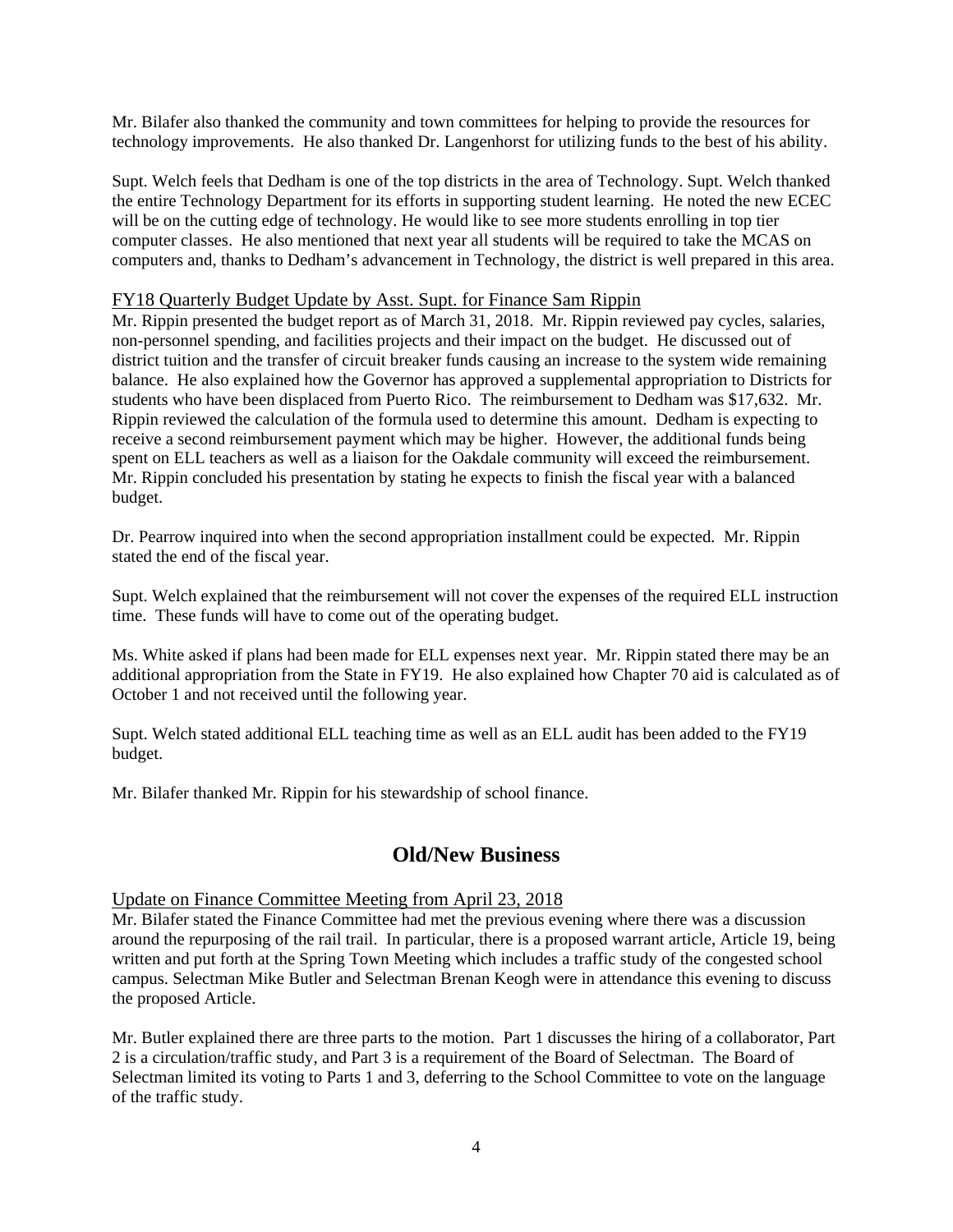Ms. White stated that she attended last night's meeting. Her main concern is the safety of the students, staff and visitors to the schools. She stated should would only support traffic study if it included the area beginning at Memorial Field on Eastern Avenue, down Whiting Avenue to River Street, to Milton Street, to High Street, to the center of Town. Ms. White is also concerned about the traffic in Dedham Square. She also would like the School Committee to oversee the study.

Mr. Butler noted some of this area is currently covered in the draft of part 2. He agrees there is some work that needs to be done on the scope of the streets with the School Committee's input. He also stated Article 19 was proposed by Town Meeting members and not by the Board of Selectman. He understands the School Committee's point of wanting to oversee the study.

Mr. Bilafer stated that the School Committee would share any data gathered in the study with other Boards. The information needs to be useful for the School Committee as well as other reasons besides the Rail Trail.

Mr. Donati stated the traffic study is an opportunity to be able to comprehensively answer all questions that the School Committee may have.

Ms. Briggs also feels the timeline is important. She feels the traffic study needs to be done over a full year to include all weather conditions as well as the different events that occur during the year. Although it is not in writing, she hopes it is implied that the School Committee would like to be part of the mediation process.

Mr. Keogh agrees that safety is a concern and including surrounding streets to the traffic study is a good point. He will bring that suggestion back to the Board of Selectman.

Mr. Coughlin stated the School Committee has consistently been asking for a traffic study. He referred to a Vimeo video of a Board meeting on June 15, 2016, where he specifically asked for this study and was told by then Town Planner Rich McCarthy that is would be accomplished. He also said he is frustrated with the project and asked the selectman what they wanted from the School Committee. Did the BOS want the School Committee to write Step 2? He also asked why this needed to be accomplished so quickly.

Mr. Butler stated he is responding to Article 19 that was presented to the Finance Committee. He believes there has been enough discussion on both sides to bring this proposal to a vote. He would like to work with the School Committee to map out the streets of the traffic study.

The Committee discussed how far out the traffic study should go.

Mr. Butler noted that the area covers about a one mile radius now with increased frequency.

Ms. Briggs reviewed the detailed work of mitigation that is occurring at the new ECEC. She noted how expensive it has been for the Town and how it possibly could have been handled differently. She feels it is owed to the DPS campus neighborhood to look at as many aspects as possible in this study.

Ms. Laprade inquired if there was still \$50,000 available for the Traffic Study. Mr. Butler said he would have to get back to the Committee on that question.

Supt. Welch also discussed the traffic mitigation at the new ECEC and the mobilization of the neighborhood for traffic safety. He noted there are almost 1,000 children coming and going around the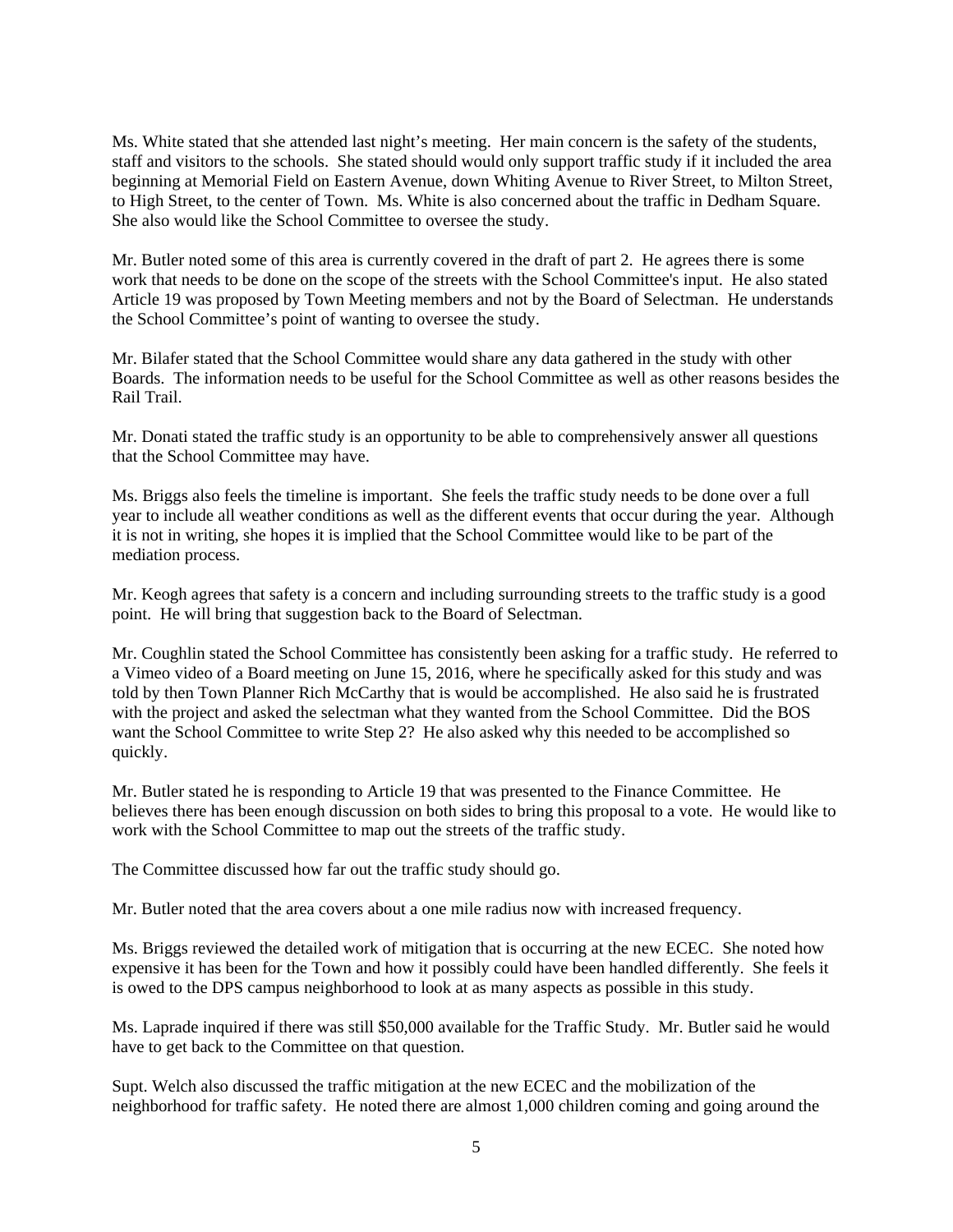DPS campus. There have been two children struck by cars in the past two years. He cannot recommend moving forward favorably until a comprehensive traffic study is done.

Mr. Bilafer noted the School Committee would be meeting Thursday to discuss what should be replaced in the current draft of Section 2.

Mr. Bilafer opened the floor to public comment.

### **Public Comment**

John Heffernan, Finance Committee Member from District 6, wanted to discuss process. He explained to the Committee that the Finance Committee will be voting on proposed Article 19 Thursday evening. However, the School Committee has time as they can file a substitute motion at Town Meeting. He does not want to see the language rushed just to make Thursday evenings vote. He feels the clearer the language in the Article, the better.

Susan Butler, Precinct 6 Town Meeting Member and abutter to the proposed Rail Trail, urged the Committee to review the goal of the traffic study. She also inquired as to what type of metrics are being used to weigh the pros and cons of the possible reuse of the rail bed.

Shari King, Riverdale Precinct 1 resident and parent, complimented the Committee on the Technology Report she heard this evening. She is a Rail Trail supporter, but understands there are still many concerns to be addressed. She supports a traffic study around the campus. She would like to see the community move forward while keeping safety in mind.

Jean Daley, Precinct 3 Town Meeting Member and abutter to proposed Rail Trail, asked the Committee if after the circulation study is complete, the Board would consider giving up a parcel of land back to the Town,

Mr. Bilafer stated that the School Committee does have care and custody of the parcel of land in question and the Committee has significant stake in the Rail Trail issue. He cannot comment on any decision until after all the data has been compiled and reviewed and a proposal has been presented.

Lindsay Barich, Precinct 6, inquired into the traffic studies done when the Avery School and the Middle School were built. He also asked if the traffic study would address existing traffic or increased traffic in the area.

Mr. Bilafer stated the traffic study would be to deal with current congestion in the area, but can be used by other boards as they see fit.

Ms White is only in support of "Part 2" in order to get the traffic study completed that has been requested for years.

Ms. Laprade noted that it would difficult to determine the impact of traffic associated with the Rail Trail until it was actually built and her concern right now is the current traffic around the campus.

Ms. Briggs addressed the fact that the traffic study is finally being done because of the Rail Trail. She also stated that traffic studies are always done when schools are built but not to the extent they are asking in this study.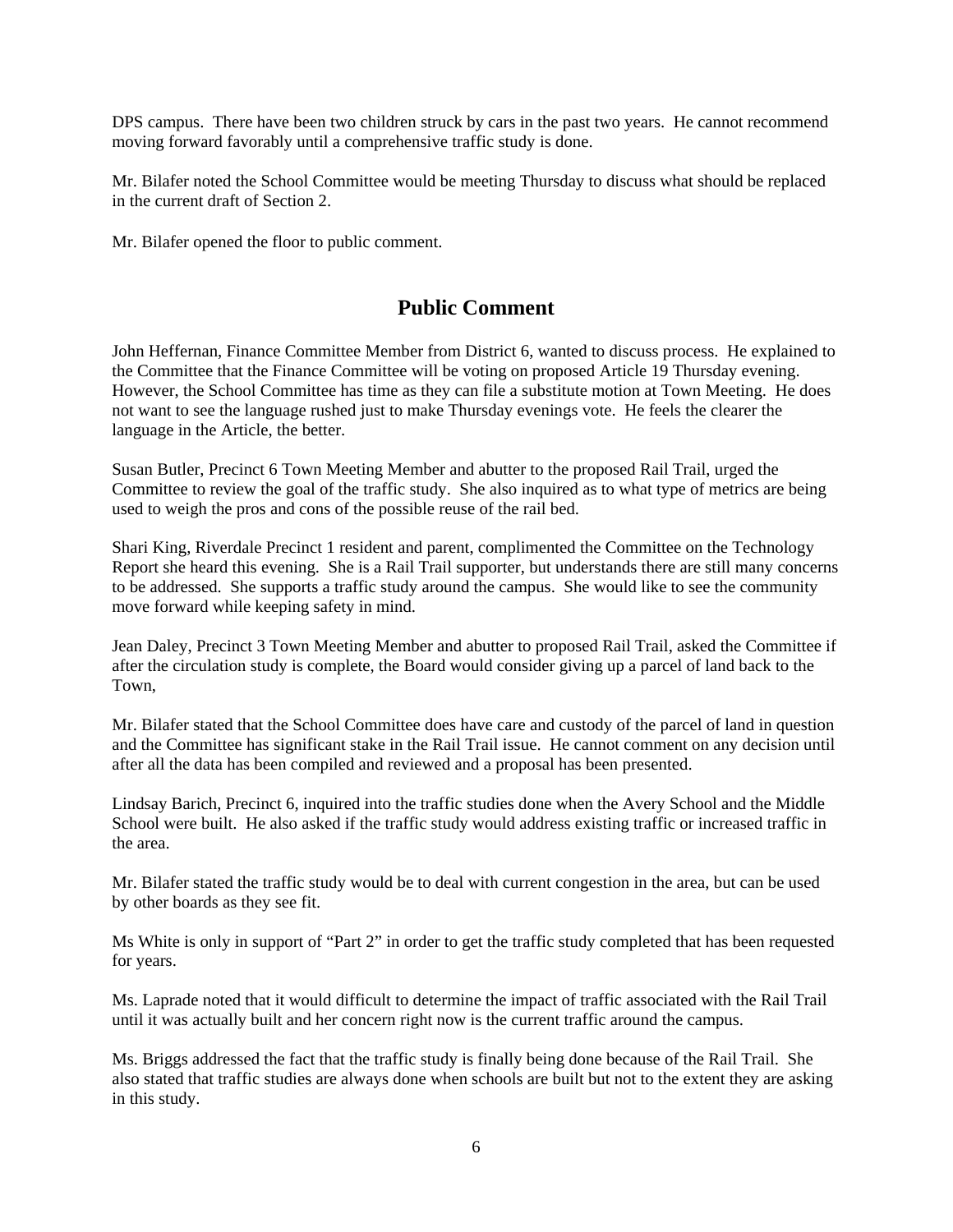The Committee discussed how traffic studies are done when schools are built versus how this study needs to be more comprehensive.

Mr. Coughlin stated he feels the traffic study needs to be done for the neighbors regardless of the Rail Trail issue.

Ms. Laprade asked if the study would take into account foot traffic.

Mr. Bilafer said that there are some studies that do take into account foot traffic.

Ms. Laprade asked what the cost was of the traffic study for the new ECEC.

Mr. Rippin explained the traffic study was part of the feasibility study which cost a total of \$70,000.

#### Discussion & Approval of Town/School Cost Sharing Agreement

Mr. Rippin shared with the Committee an agreement drawn up between the Town of Dedham and the Dedham Public schools as the result of the Department of Education's end-of-year audit requirement. Only one finding was determined and that was the lack of an agreement between the Town and Schools on the methodology to be used when allocating, distributing or assigning municipal expenditures to the District.

The Committee asked for additional time to review the document before voting to accept the agreement. There was no opposition to postponing the vote until May 1.

Dedham Human Rights Commission Nomination- Discussion & Vote The Committee needs to designate a representative to the newly formed Dedham Human Rights Commission.

The Committee asked for additional time to determine a nomination. There was no opposition to postponing the nomination until May 1.

Ms. Laprade asked if the representative had to be a School Committee member or could it be a designee. Mr. Bilafer believed it is a representative chosen by the School Committee and not specifically a board member.

The Committee discussed the timing on when the nomination needed to be made. Mr. Bilafer felt the Board still had time to make an appropriate nomination.

## **Subcommittee Reports & Updates**

**Policy** 

Ms. Laprade stated that the Sub-committee met this evening and voted 3-0 to recommend the new Policy Manual to the Board. Ms. Laprade asked if the Vote to accept the Policy Manual in its entirety could be postponed until May 15, so all members could have time to review it. No one opposed Ms. Laprade's suggestion; the vote will be postponed until May 15.

### Budget

Town Meeting will be on Monday, May 21.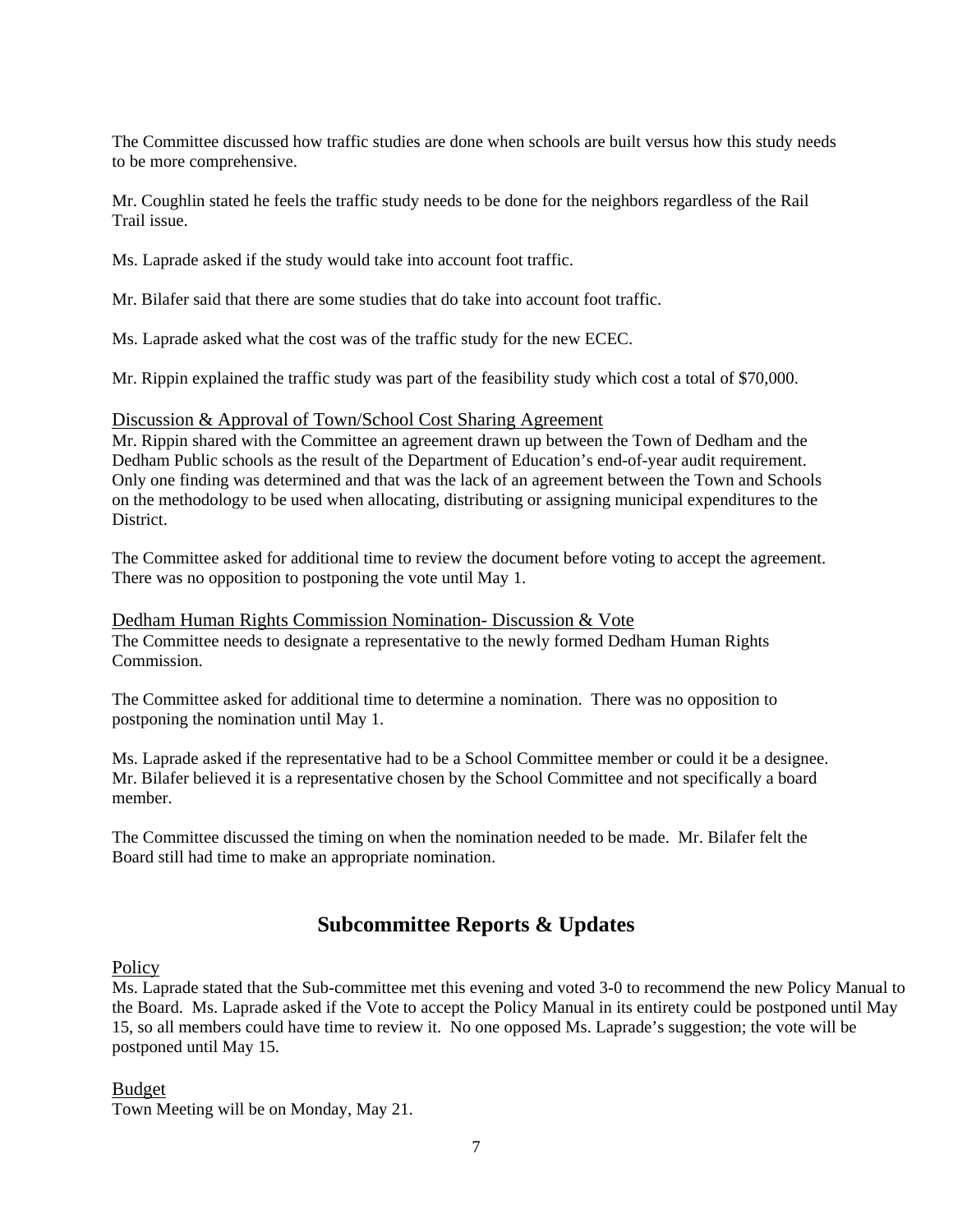#### Equity and Inclusion Task Force

The Task Force met on April 11. It had been two months since the last meeting. A main topic of conversation was a parent survey that was recently distributed. The next meeting will be on Wednesday, May 9.

#### Negotiations

Negotiations have begun and are progressing with Unit A, Custodians and Secretaries. Supt. Welch and the Negotiation Committee will keep the full Committee updated as negations proceed.

#### SBRC

The next meeting will be Monday, May 7 at Town Hall.

### **Minutes**

Mr. Donati motioned to approve the minutes of March 20, 2018 as presented, Ms. Briggs second; the Committee voted 7-0 in favor.

Ms. White motioned to approve the minutes of April 3, 2018 as presented, Mr. Coughlin second; the Committee voted 6-0 in favor. Mr. Bilafer abstained as he was not in attendance at the meeting on April 3.

### **Donations**

Ms. White motioned to accept with grateful appreciation a donation in the amount of \$500 from the Endicott Community Greenhouse to the Early Childhood Education Center to support the purchase of identifiable t-shirts for students to wear on field trips, Ms. Briggs second; the Committee voted 7-0 in favor.

### **Acknowledgements and Announcements**

Dr. Pearrow congratulated Mr. Rippin on a clean audit.

Ms. Laprade noted the Greenlodge PTO is holding a fundraiser this Friday evening, April 27 with Jim Plunkett at the Victory Grill.

Mr. Donati mentioned that the Mother Brook Arts and Community Center will be holding its annual celebration on June 16.

Mr. Coughlin congratulated his brother who was recently named one of the most 100 influential people in Boston.

Ms. White noted that this Sunday, April 28, several events will be taking place around Dedham including Take-A-Walk, James Joyce Ramble and the Little League Parade.

Mr. Bilafer noted the need for Executive Session under Exemption 3, Contract Negotiations.